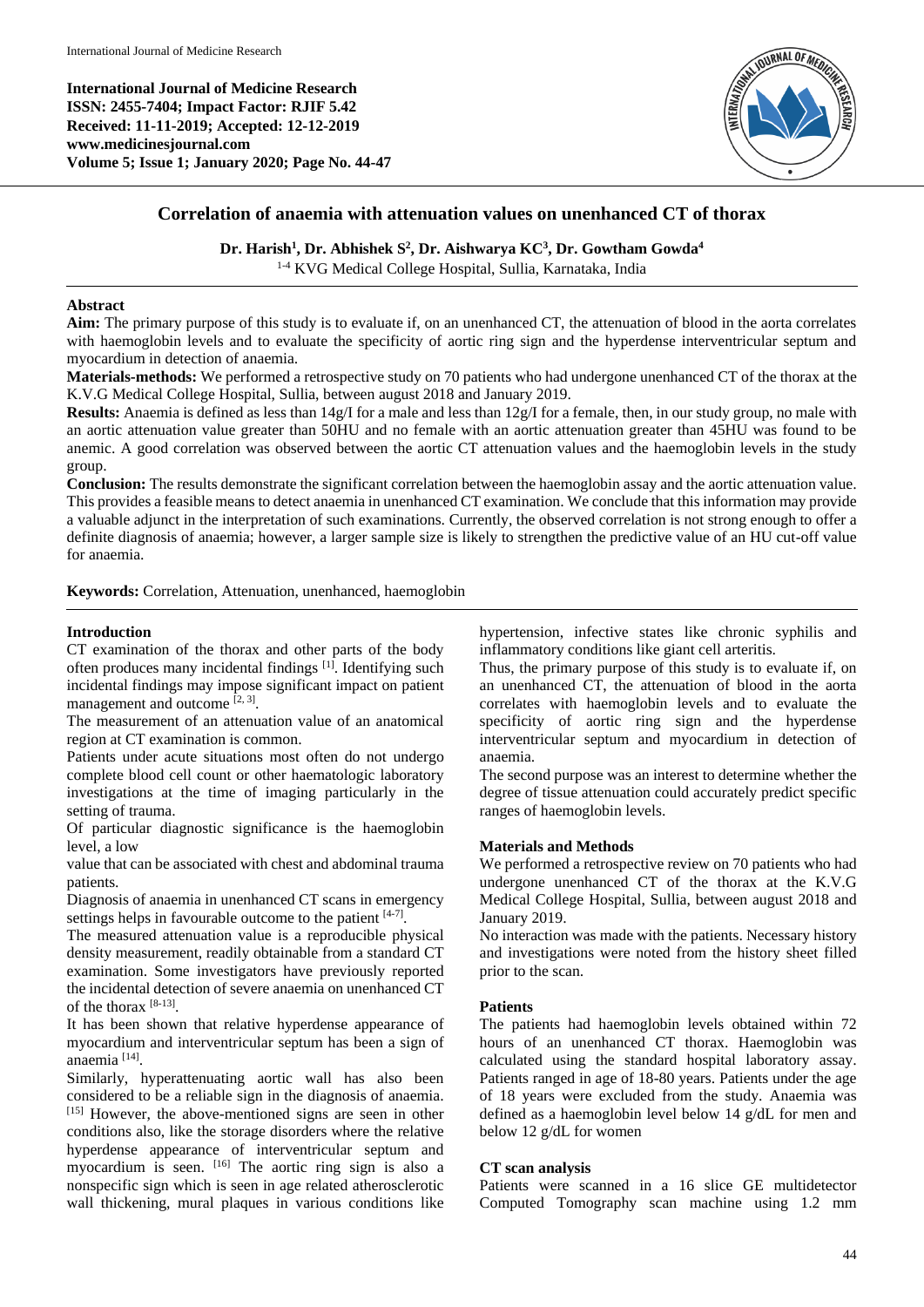thickness, 1.75 pitch, 200 mA, and 120 kVp. Unenhanced CT images were evaluated on a preset mediastinal window (window width, 400 HU; window level, 40 HU). Each examination, assessed with attenuation (in HU) measured with a rectangular region of interest. Regions of interest were placed in the lumen of aorta, at the region of bifurcation of Main Pulmonary Artery. Also, the relative hyperdense appearance of interventricular septum and myocardium and aortic ring sign was noted. All examinations were reported by the consultant radiologists of K.V.G Medical College Hospital, Sullia.

### **Statistical Analysis**

The sensitivity, specificity, correlation and the p value were calculated and analysis was done.

#### **Results**

In addition, if anaemia is defined as less than 14g/I for a male and less than 12g/I for a female, then, in our study group, no male with an aortic attenuation value greater than 50HU and no female with an aortic attenuation greater than 45HU was found to be anaemic. Subjective image analysis revealed that False positive aortic ring sign was seen in elderly patients with atherosclerotic wall calcifications. The intervent ricular

Septum Sign was highly specific since in our study we did not encounter any case of storage disorder. The Aorta CT attenuation value although faired reasonably was found to show false negative results in 7 out of 46 patients. This variable failed to detect cases of mild anaemia. However, a good correlation ( $r=0.63$ ,  $p<0.05$ ) was observed between the aortic CT attenuation values and the haemoglobin levels in the study group.

|                                                                          | TP | FP |  |
|--------------------------------------------------------------------------|----|----|--|
| Aortic ring sign                                                         |    |    |  |
| Interventricular septum sign                                             | 32 |    |  |
| Aorta CT attenuation value $(\leq 50$ HU in<br>male $<45$ HU in females) | 39 |    |  |

**Table 2**

|                                           | Sensitivity Specificity |      |
|-------------------------------------------|-------------------------|------|
| Aortic ring sign                          | 86%                     | 66%  |
| Interventricular septum sign              | 69%                     | 100% |
| Aorta CT attenuation value $(\leq 35$ HU) | 84%                     | 91%  |

Tp-True Positive, Fp-False Positive, Fn-False Negative, Tn- True Negative



**Fig 1:** correlation between ct attenuation values and hb values

#### **Discussion**

The prevalence of anaemia in a developing country like India is very alarming. Its prevalence is very high in patients with malignancy, chronic diseases, post- traumatic patients which is an economic burden because of increased hospital stay duration<sup>[17]</sup>.

It is important to recognise this condition early since early diagnosis of this condition reduces the morbidity, hospital stay duration and aids in the better recovery of the patient.

The data obtained during our study is available from the routine CT examinations. No additional radiation dose is incurred. Modern day CT protocols involve the use of IV contrast in almost all cases unless contraindicated in patients with abnormal renal function tests.

However, often plain scans are done before injecting the contrast. These unenhanced plain computed tomography scans were made use of in the diagnosis of the condition.

In the present report, we highlight the most sensitive and specific radiological analysis for detecting anaemia on unenhanced CT scan of the thorax.

As evidenced in the previous studies, interventricular septum sign (Fig. 3) was seen to be the most specific sign; however, it revealed a sensitivity of  $69\%$ . <sup>[18]</sup> In contrast, the aortic ring sign (Fig. 1) revealed much better sensitivity of 86%.

However, the aortic ring sign was found to be less specific. This can be explained by the differentiation in the composition of the interventricular septum and the aortic wall.

The aorta is seen to be made up of highly attenuating collagen and fibrous tissue while the myocardium is made up of lesser attenuating muscle fibres which is composed mainly of collagen and elastic fibres.

Lower specificity of aortic ring sign can be explained by the existence of faint calcification within pre-existing atherosclerotic mural plaques, which are known by their dense appearance upon unenhanced CT.

(Fig. 2). The myocardium, by comparison, is primarily built of less attenuating muscle fibres. Other less frequent aortic abnormalities such as Takayasu's arteritis and intramural aortic haematoma may induce similar effects.

Identifying any calcified atherosclerotic mural plaques can thus invalidate the diagnostic significance of the aortic ring sign, whereas the smooth, uniform, and homogeneous appearance, and the absence of periaortic fat infiltration may be used as reliable exclusion criteria for any potential inflammatory or other disorder of the aortic wall [19-21].

The conditions affecting the myocardium like infective (bacterial like tuberculosis, viral like adenovirus),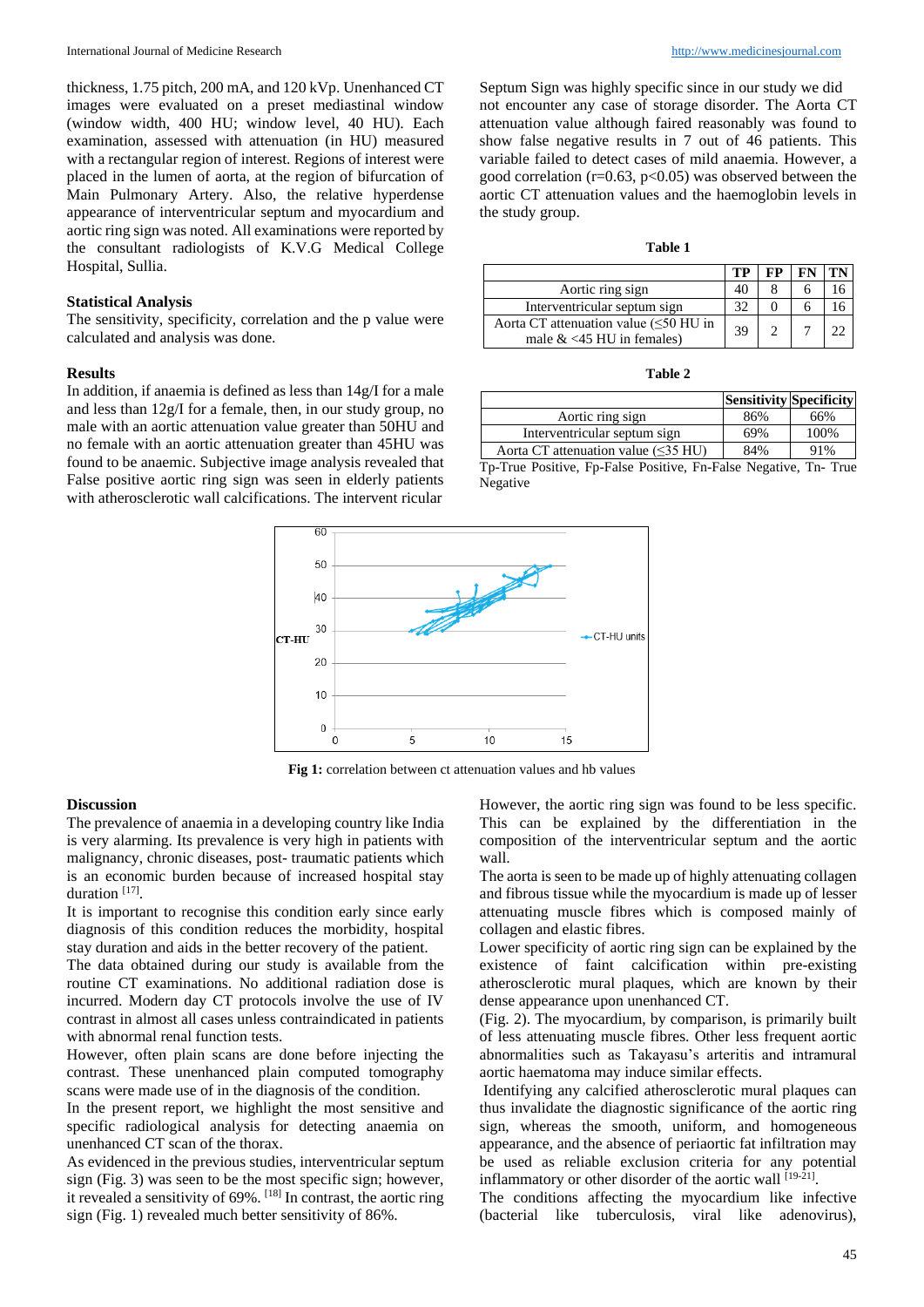inflammatory states (Rheumatic Heart Disease) and deposition disease that resulted in increase in the density of the myocardium gave false positive results  $[22-23]$ .

Results of previous studies also have demonstrated similar HU cut-off values for describing anaemia; however, recognising that there is often a zone of transition under which mild anaemia and normal haemoglobin levels are difficult to differentiate, a cut-off value of ≤50 HU for aortic blood pool attenuation showed a favourable sensitivity and specificity of 84% and 91%, respectively.

The false negative values were obtained in the transition zone, in patients with mild anaemia. However, the aortic pool CT attenuation values is a useful adjunct to the diagnosis of anaemia



**Fig 1:** Aortic ring sign, shows the prominent aortic wall with intraluminal aortic HU=20 in a patient with proven anaemia in unenhanced CT thorax



**Fig 2:** False aortic ring sign, shows the prominent aortic wall (age related calcification of aortic wall) in an elderly patient with normal haematological profile



**Fig 3:** Interventricular septum sign, shows the prominent interventricular septum and myocardium in a patient with anaemia

### **Conclusion**

The results demonstrate the significant correlation between the haemoglobin assay and the aortic attenuation value. This provides a feasible means to detect anaemia in unenhanced CT examination. We conclude that this readily available information may provide a valuable adjunct in the interpretation of such examinations. Currently, the observed correlation is not strong enough to offer a definite diagnosis of anaemia; however, a larger sample size is likely to strengthen the predictive value of an HU cut-off value for anaemia. Such a cut-off value would provide a feasible means to assess anaemia when haematologic laboratory investigations are lacking

#### **References**

- 1. New PF, Aronow S. Attenuation measurements of whole blood and blood fractions in computed tomography. Radiology. 1976; 121(3-1):635-40.
- 2. Norman D, Price D, Boyd D. Quantitative aspects of computed tomography of the blood and cerebrospinal fluid. Radiology. 1977; 123(2):335-8.
- 3. Kamel EM, Rizzo E, Duchosal MA. Radiological profile of anemia on enhanced MDCT of thorax.
- 4. Eur Radiol. 2008; 18(9):1863-8.
- 5. Groopman JE, Itri LM. Chemotherapy-induced anemia in adults: incidence and treatment. J Natl Cancer Inst. 1999; 91(19):1616-34.
- 6. Spence RK. Medical and economic impact of anemia in hospitalized patients. Am J Health Syst Pharm. 2007; 64(16-11):S3-10.
- 7. Ania BJ, Suman VJ, Fairbanks VF. Incidence of anemia in older people: an epidemiologic study in a well-defined population. J Am Geriatr Soc. 1997; 45(7):825-31.
- 8. GBD. 2013 Mortality and Causes of Death,